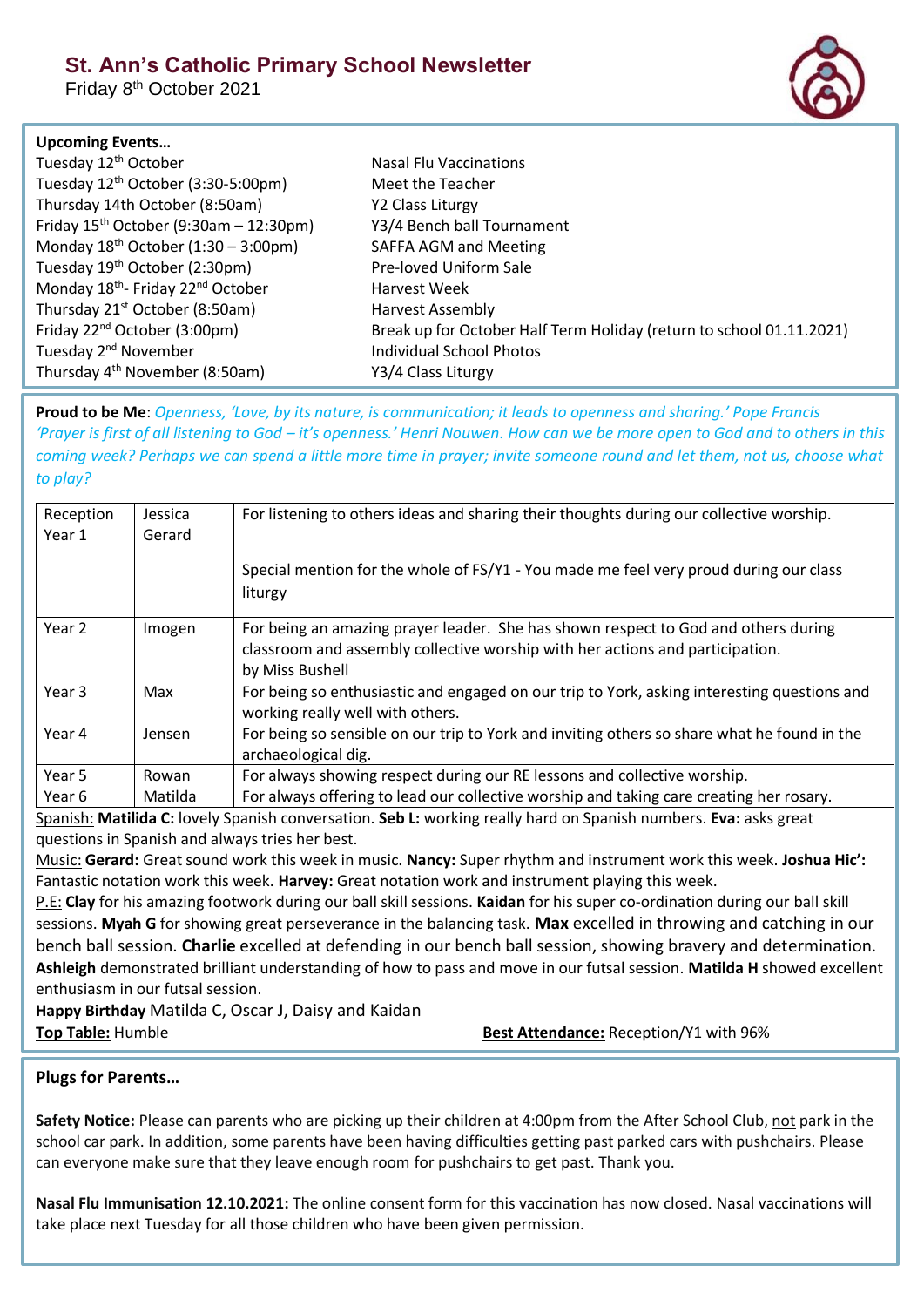## **Plugs for Parents Continued…**

**Meet the Teacher 12.10.2021:** For those who filled in the request for a Meet the Teacher slot, one email per child has been sent out today with your specific time slot and Zoom link.

**Y2 Class Liturgy 14.10.21:** Parents and carers are warmly invited to join us in the school Hall for the Y2 Class Liturgy.

**Y3/4 Bench Ball Tournament 15.10.21:** If you haven't already, please could you complete the consent form. A reminder email with the form link has been emailed out today. This tournament happens within the school day at the EIS Arena. A packed lunch will be needed, unless otherwise specified on the consent form.

**SAFFA AGM and Meeting 18.10.21:** All friends and family of St Ann's are invited to join us for the first Parent Teacher Association (PTA) meeting of the year. For those who are new to St Ann's, our school's PTA is SAFFA (St Ann's Family and Friends Association). The purpose of SAFFA is primarily fundraising, but it is also a great way for parents to get involved and help, with no obligation. New faces are always warmly welcomed, and we would encourage anyone who can spare a little time to pop along to the meeting and see what it's all about.

**Pre-loved Uniform Sale 19.10.21**: We are happily over run with kind donations from our school community and need to find homes for our pre-loved uniform. A sale will be held in the school hall from 2:30pm, and we are hopeful that many of you need a bargain jumper! Please come along for a rummage… all items are washed and clean.

**Individual School Photos 02.11.21**: This is taking place the second day back after the half term holiday. If you would like a photograph taking of your child with siblings not attending St Ann's, please come to the School Hall between 8:25am and 8:40am. Individual school photos and siblings within St Ann's will be taken during the school day.

**Archer Project Harvest Appeal:** As part of our harvest celebrations we are now collecting non-perishable food items for our Harvest display. Donations are much appreciated and can be dropped off at the School Office any time before Thursday  $21^{st}$ October. All food donations will go to [The Archer Project,](https://www.archerproject.org.uk/) which supports homeless people in Sheffield. Please see the attached letter for items that the Archer Project are most in need of. Please join us for our Harvest assembly on Thursday 21<sup>st</sup> October at 8:50am.

**SAFFA Christmas Cards:** After the sponsored walk on 1st October, the children all designed their SAFFA Christmas cards. The designs have been sent off, and we will be receiving samples back shortly to hand out to parents. Packs of cards, wrapping paper, gift tags and mugs, with your child's design, will all be available to order. If your child was off school on 1st October, it is likely that they will not have done a design. We do try to catch everyone, but this year it has not been possible.

**Wednesday Word:** Please follow the link for this week's [Wednesday Word.](https://www.paperturn-view.com/uk/wednesday-word/happiness?pid=MTA101634&v=40.3)

**National Online Safety:** Tinder is a free online mobile dating app used by more than 50 million people worldwide. Users sign up using their Facebook account and are matched with other people based on various preferences, such as location, age and shared interests. The user can swipe right to show interest in a profile (and connect as a match) or swipe left to ignore (decline) the match. If two users both like each other's profile and become a match, they are then able to communicate with each other directly. In the attached guide, you'll find tips on a number of potential risks such as privacy concerns, emotional harm and pressure to meet strangers.

#### **News…**

**St Ann's Church and St Mary's Church** are fundraising for the [CAFOD Climate Crisis Appeal.](https://www.justgiving.com/fundraising/st-anns-and-st-marys-harvest21) This Harvest Fast Day we are inviting donations to support people around the world who are fighting poverty caused by climate change. You can support this fundraising effort by visiting their Just Giving page to make a donation.